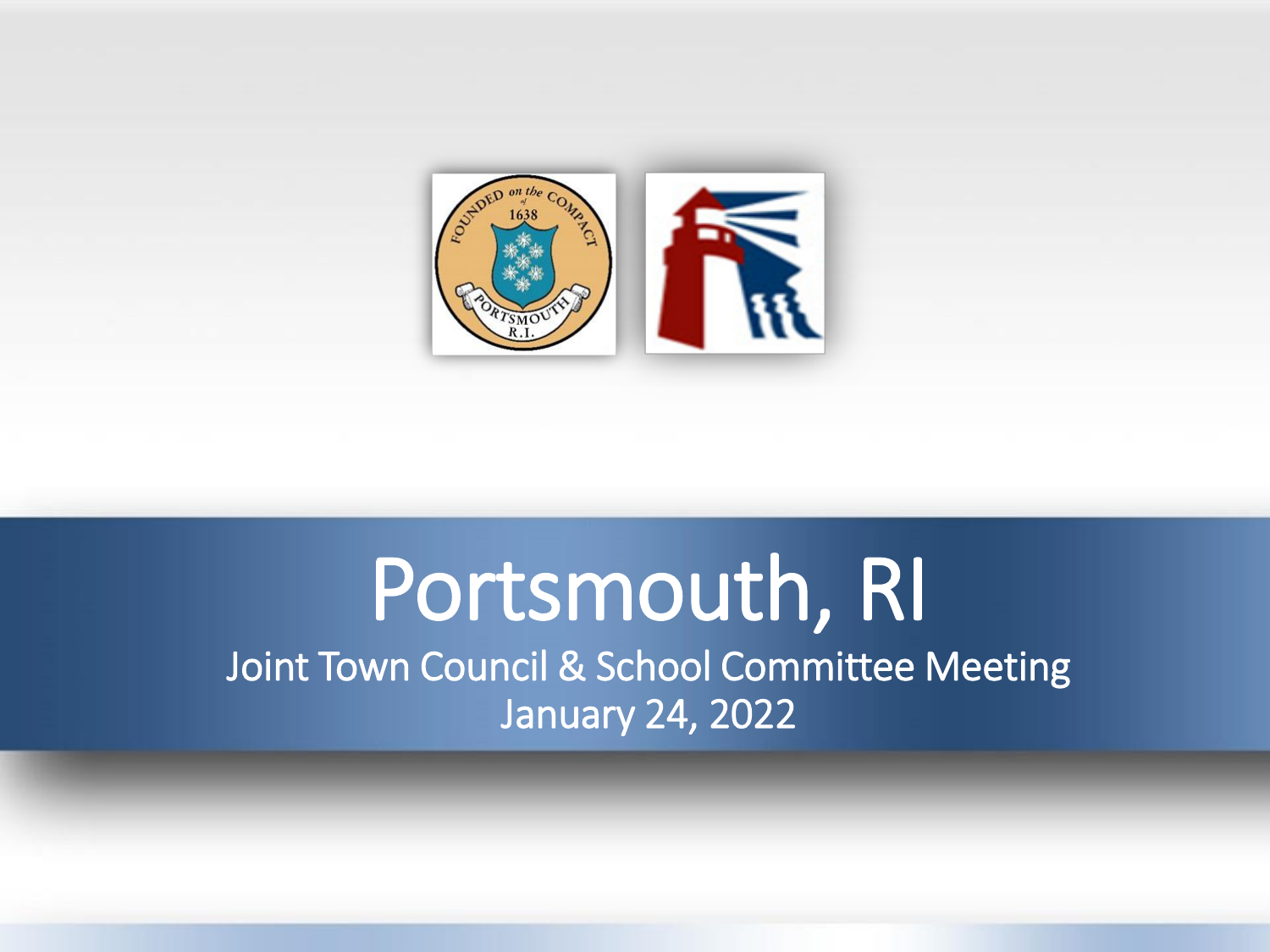

# FY23 Budget Drivers



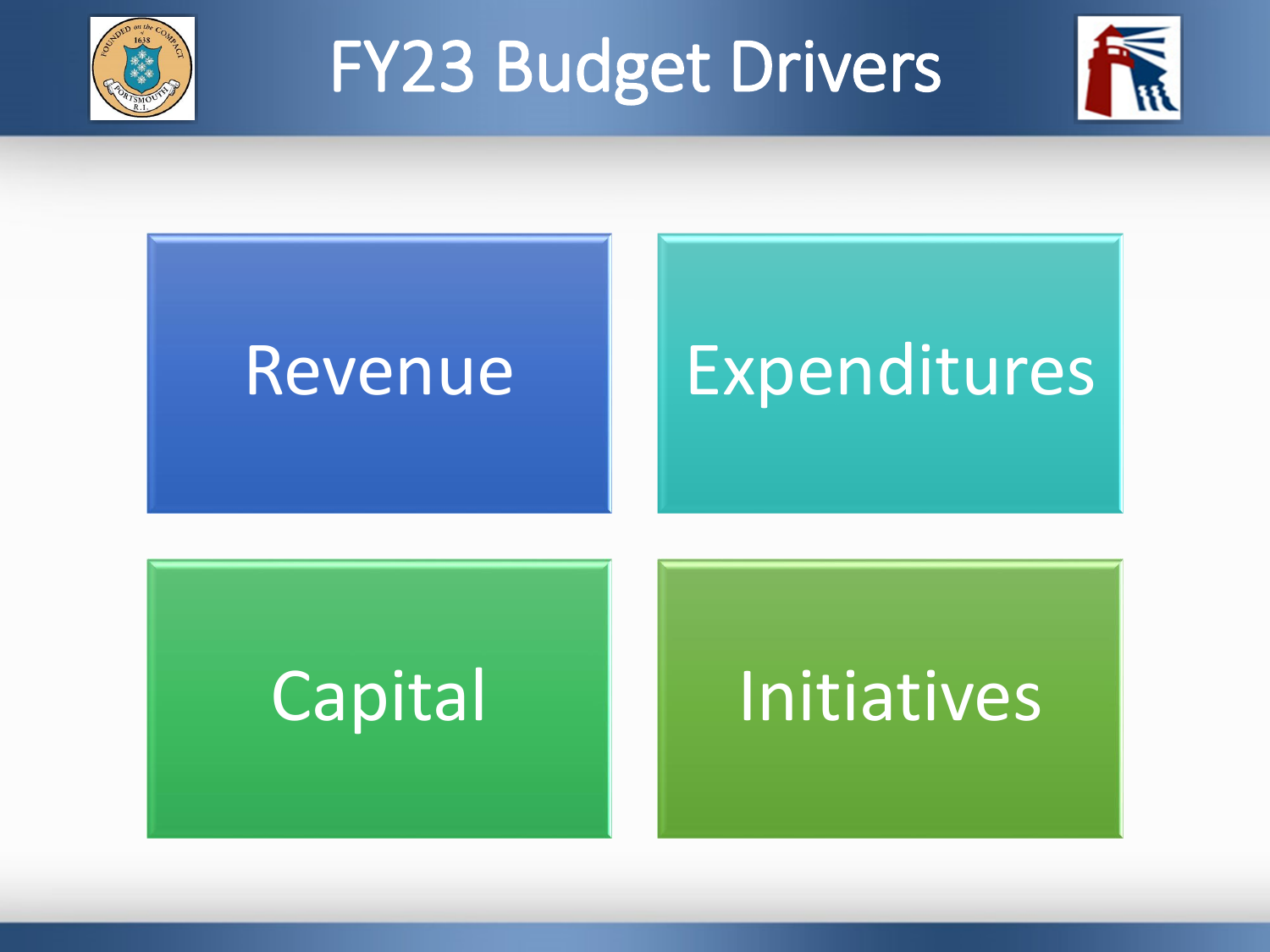

# Revenue



## **Town**

Car Tax Reduction:

- Decrease in number of taxable vehicles (up to 15 to 20%)
- Tax Levy could decrease up to \$438,000  $(29%)$
- Current State legislation provides for reimbursement

New housing and building construction:

• New housing construction continues to level off but renovations, additions, and reconstructions are still increasing.

American Rescue Plan Act:

- Obligate in 2024 and expend no later than 2026.
- Public Safety Capital Plan / Ambulance Revenue

# **Schools**

### State Aid

- Preliminary FY23 State Aid Projections show a reduction of over \$1 million (-37%)
- Funding Formula is being distorted due to COVID impact to the formula's poverty indicator (F/R Lunch numbers) and requires legislative fix

### Tuitions

- Expect LC increase of \$300K due to negotiation of 1 year extension of existing Tuition Agreement
- FY23 will be last year of LC agreement unless new agreement signed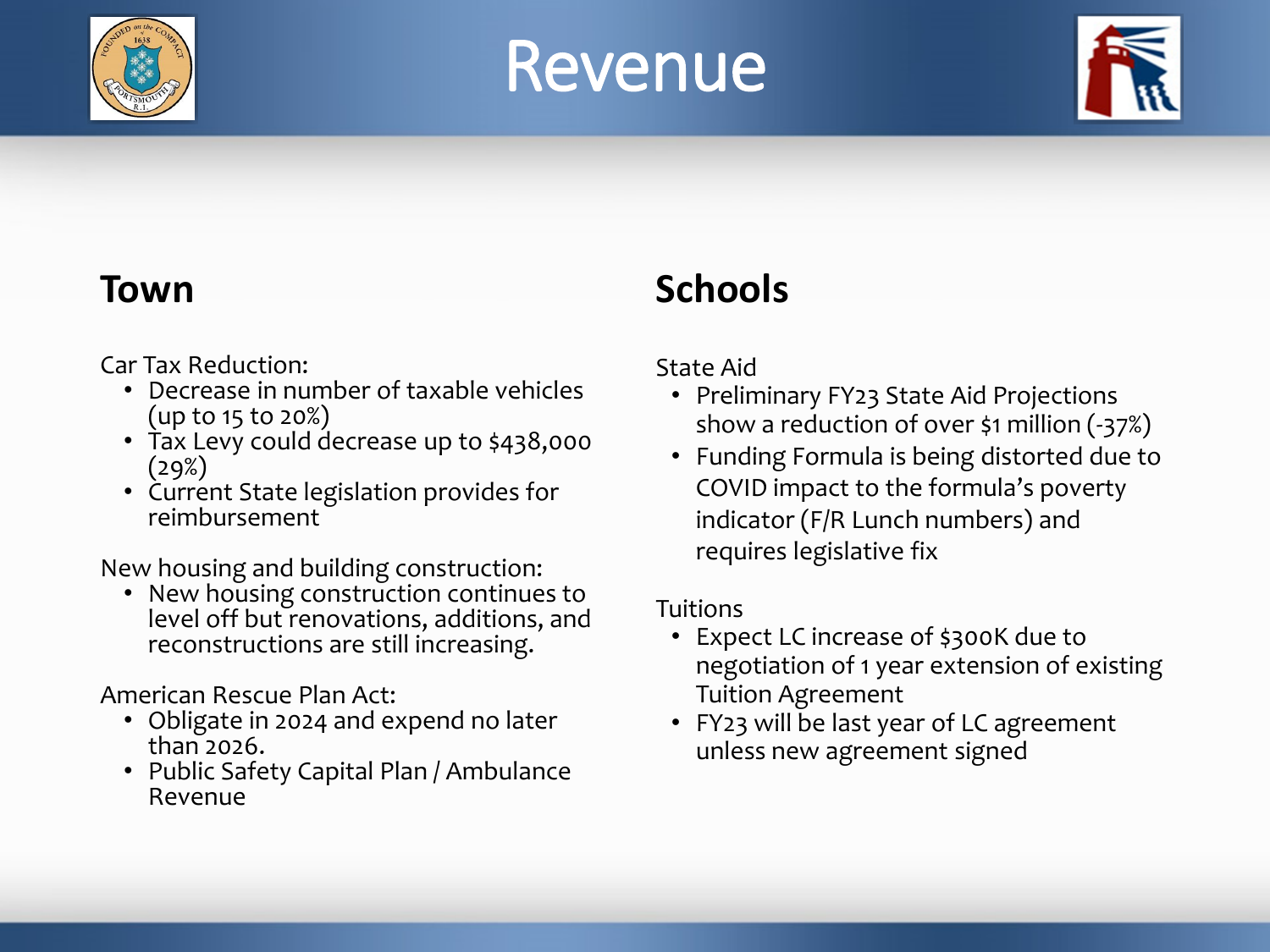

# Expenditures



## **Town**

Salaries – Three Union contracts expire June 30, 2022. Inflation is at a 40 year high – will work to keep salary growth between 2.0% - 2.5% (including raises, step movement and staffing changes).

Health – We project flat to small increase in premiums due to favorable utilization trends.

Retiree Health (OPEB) – Currently a pay as you go expense which is projected to slightly increase as the number of future retirees increase. Finance working to incorporate greater liability funding.

Retirement – Decrease in actuarially determined contribution (ARC payment) based on Segal Actuary Report.

Transfer Station – Contract price is tied to the CPI-U for Garbage and Trash Collection (currently 4.8%).

# **Schools**

Salaries – NEA and Council 94 contracts expire at the end of this year. Negotiations ongoing.

Health - Premiums expected to be flat to small increase due to favorable utilization trends.

Retirement – ERSRI pension contribution rate for teachers will increase by 1.76%. Town Pension ARC will decrease by (\$168K)

Transportation – Increase in busing costs tied to calendar 2021 CPI-U of 4.9%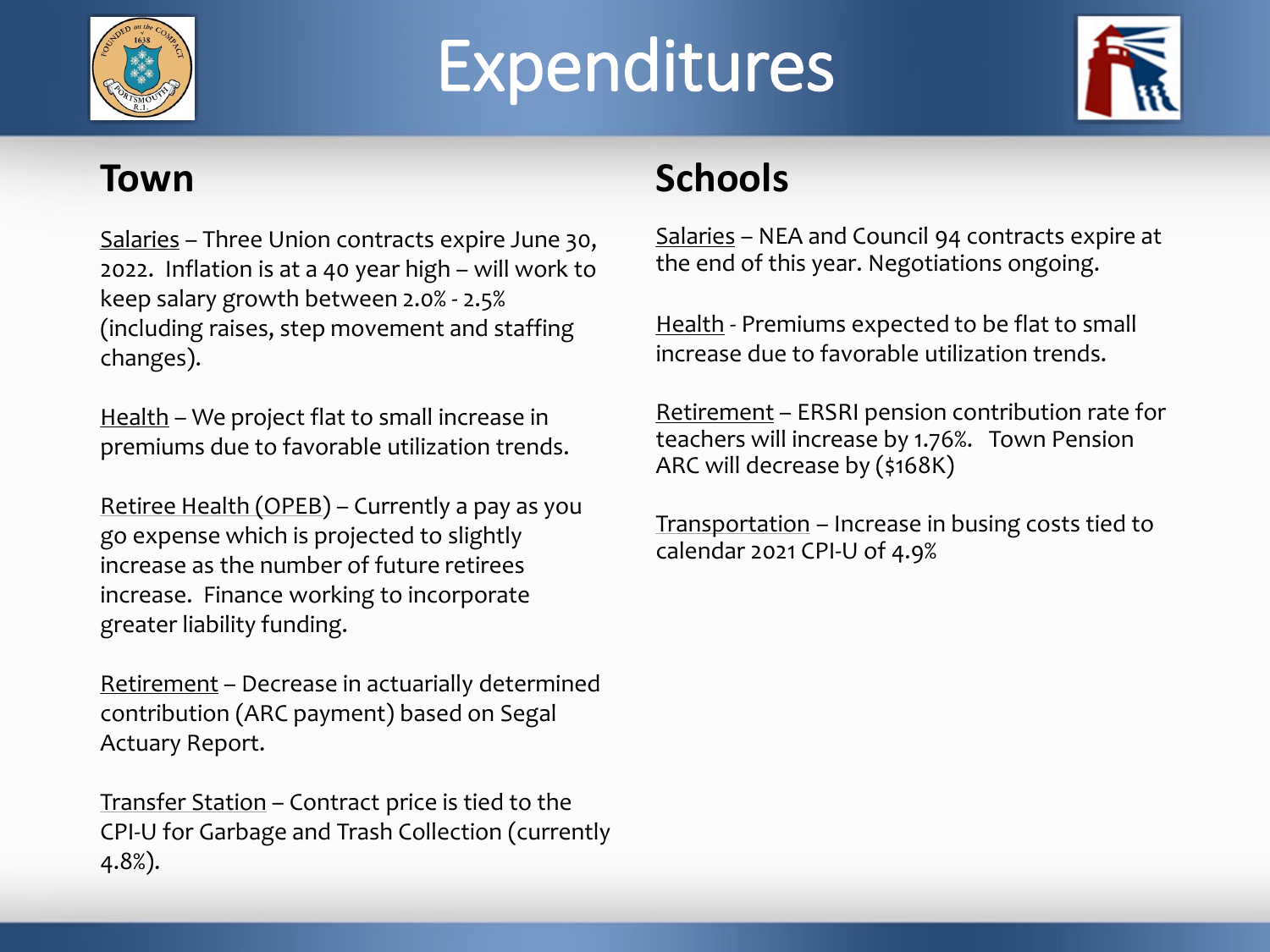





# Debt Service

Bond Debt Service for Town and School: \$2,003,632 (7.68% decrease)

Capital Lease Service for the Town: \$293,087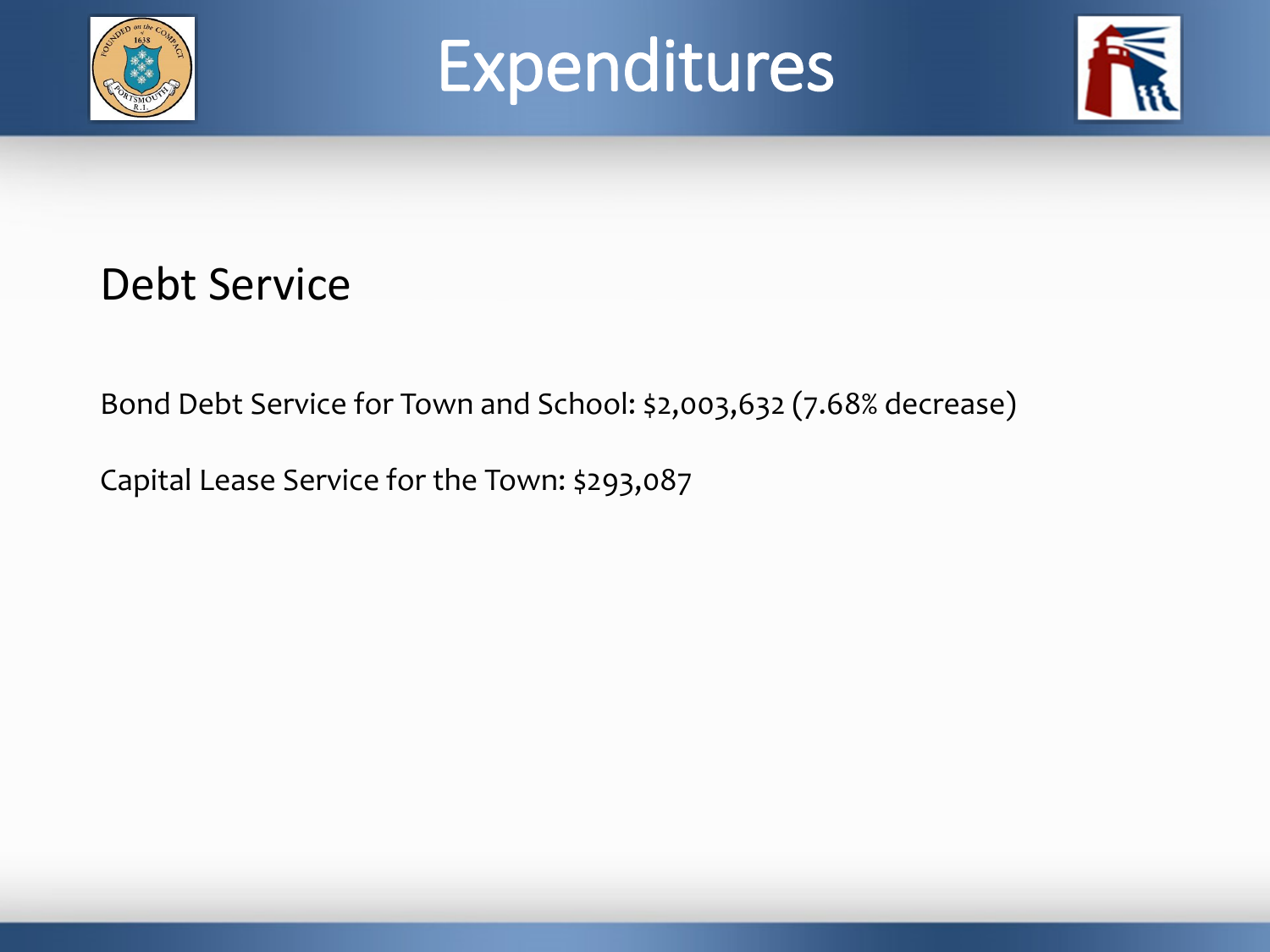



#### NET DEBT SERVICE

# Aggregate GO 2020<br>Aggregate GO Debt 2020

| Net<br>Debt Service | Total<br>Debt Service | Interest     | Coupon              | Principal  | Period<br>Ending |
|---------------------|-----------------------|--------------|---------------------|------------|------------------|
| 2,664,221.00        | 2,664,221.00          | 645,221.00   | **<br>$\%$          | 2,019,000  | 06/30/2021       |
| 2,170,303.80        | 2,170,303.80          | 586,303.80   | **<br>$\%$          | 1,584,000  | 06/30/2022       |
| 2,003,632.40        | 2,003,632.40          | 529,632.40   | **<br>$\frac{0}{0}$ | 1,474,000  | 06/30/2023       |
| 1,839,989.00        | 1,839,989.00          | 475,989.00   | **<br>$\frac{0}{0}$ | 1,364,000  | 06/30/2024       |
| 1,722,795.60        | 1,722,795.60          | 428,795.60   | 車車<br>$\frac{0}{0}$ | 1,294,000  | 06/30/2025       |
| 1,436,902.20        | 1,436,902.20          | 386,902.20   | **<br>$\frac{0}{0}$ | 1,050,000  | 06/30/2026       |
| 1,220,682.50        | 1,220,682.50          | 345,682.50   | **<br>$\frac{0}{0}$ | 875,000    | 06/30/2027       |
| 1,202,660.00        | 1,202,660.00          | 307,660.00   | **<br>$\frac{9}{6}$ | 895,000    | 06/30/2028       |
| 1,091,137.50        | 1,091,137.50          | 281,137.50   | 3.000%              | 810,000    | 06/30/2029       |
| 1,086,837.50        | 1,086,837.50          | 256,837.50   | **<br>$\%$          | 830,000    | 06/30/2030       |
| 1,077,362.50        | 1,077,362.50          | 227,362.50   | **<br>$\%$          | 850,000    | 06/30/2031       |
| 1,071,862.50        | 1,071,862.50          | 196,862.50   | **<br>$\frac{0}{0}$ | 875,000    | 06/30/2032       |
| 1,065,062.50        | 1,065,062.50          | 170,062.50   | **<br>$\frac{0}{0}$ | 895,000    | 06/30/2033       |
| 1,062,387.50        | 1,062,387.50          | 142,387.50   | **<br>$\frac{0}{0}$ | 920,000    | 06/30/2034       |
| 1,057,812.50        | 1,057,812.50          | 112,812.50   | **<br>$\frac{0}{0}$ | 945,000    | 06/30/2035       |
| 1,051,550.00        | 1,051,550.00          | 81,550.00    | **<br>$\%$          | 970,000    | 06/30/2036       |
| 828,325.00          | 828,325.00            | 53,325.00    | 3.375%              | 775,000    | 06/30/2037       |
| 832,168.76          | 832,168.76            | 27,168.76    | 3.375%              | 805,000    | 06/30/2038       |
| 24,485,692.76       | 24,485,692.76         | 5,255,692.76 |                     | 19,230,000 |                  |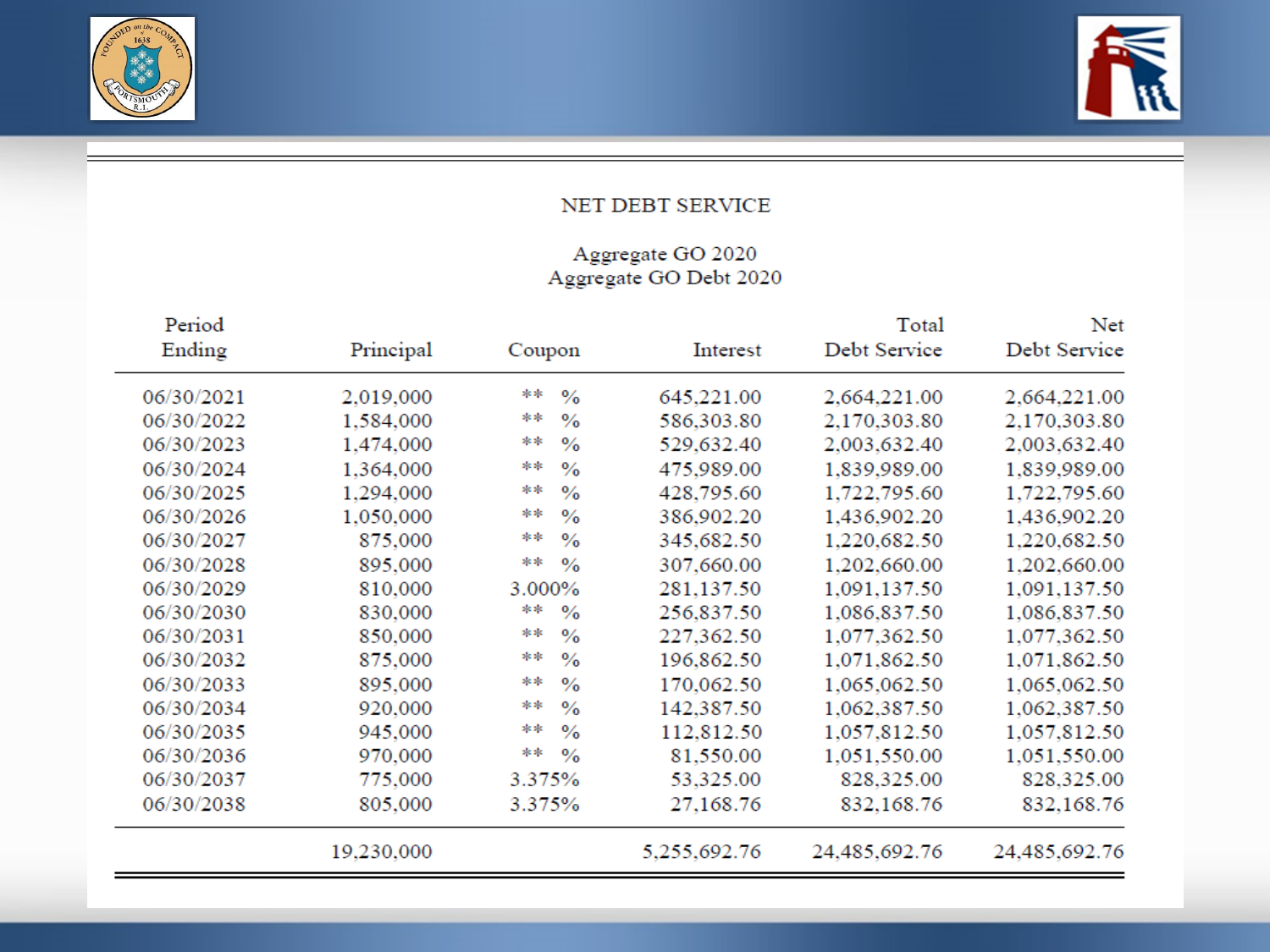

# Expenditures



# **Other**

### **Labor Contracts:**

- PMEA, FIRE, and Dispatcher contracts expire June 30, 2022
- School/NEA teacher contract extension will expire June 30, 2022
- School/Council 94 contract will expire August 31, 2022

## **Continue Town/School Collaboration/Efficiencies:**

- Shared outsourced facilities management resource (Aramark)
- Shared Technology Department
- SROs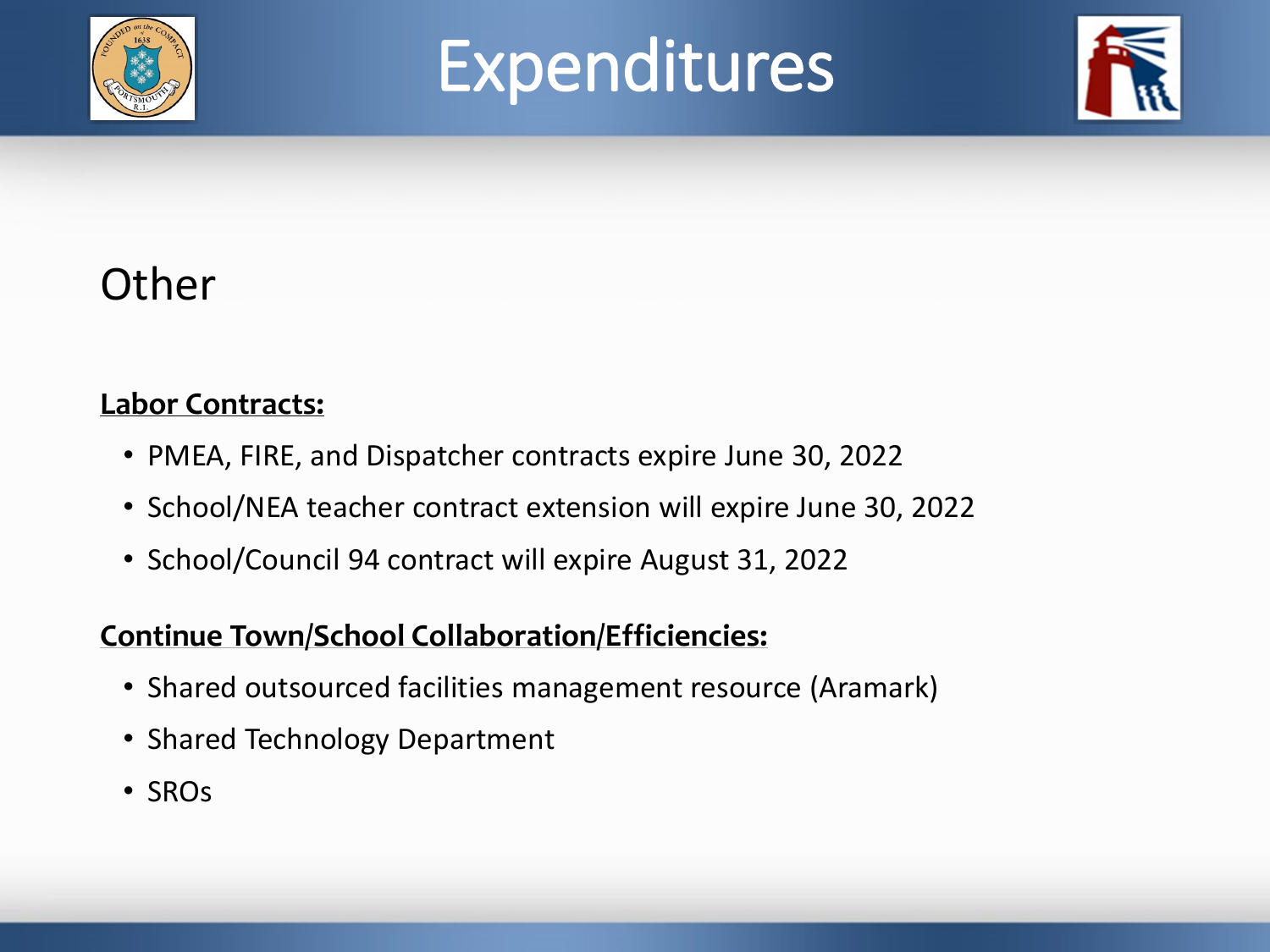





## **Town**

#### **Administration**

- Furniture Replacement Program
- Slope and Flat Roof Repair
- LED Street Light Conversion

#### **DPW**

- Road paving increase \$50,000
- Fleet improvement program
- Glen Stable Roof Repairs
- Glen Stable Cupola
- Riverside Street Storm Ware Injection System
- Founders Brook Drainage Dredging
- Weaver Cove Boat Ramp

### **Fire**

- Public Safety Capital Plan
- EMA Vehicle
- First Floor Renovations
- Bay Lighting
- Garage Doors
- Training Tower Renovations
- Hog Island Firefighting

#### **Police**

• Fleet improvement program

#### **IT**

- PC Replacement program
- EOC IT Backup
- Town Hall to Police Station Server Relocation

#### **Recreation**

- Pavilion Expansion
- Parks and Playgrounds

#### **Town wide**

• Facility Condition Assessment Priorities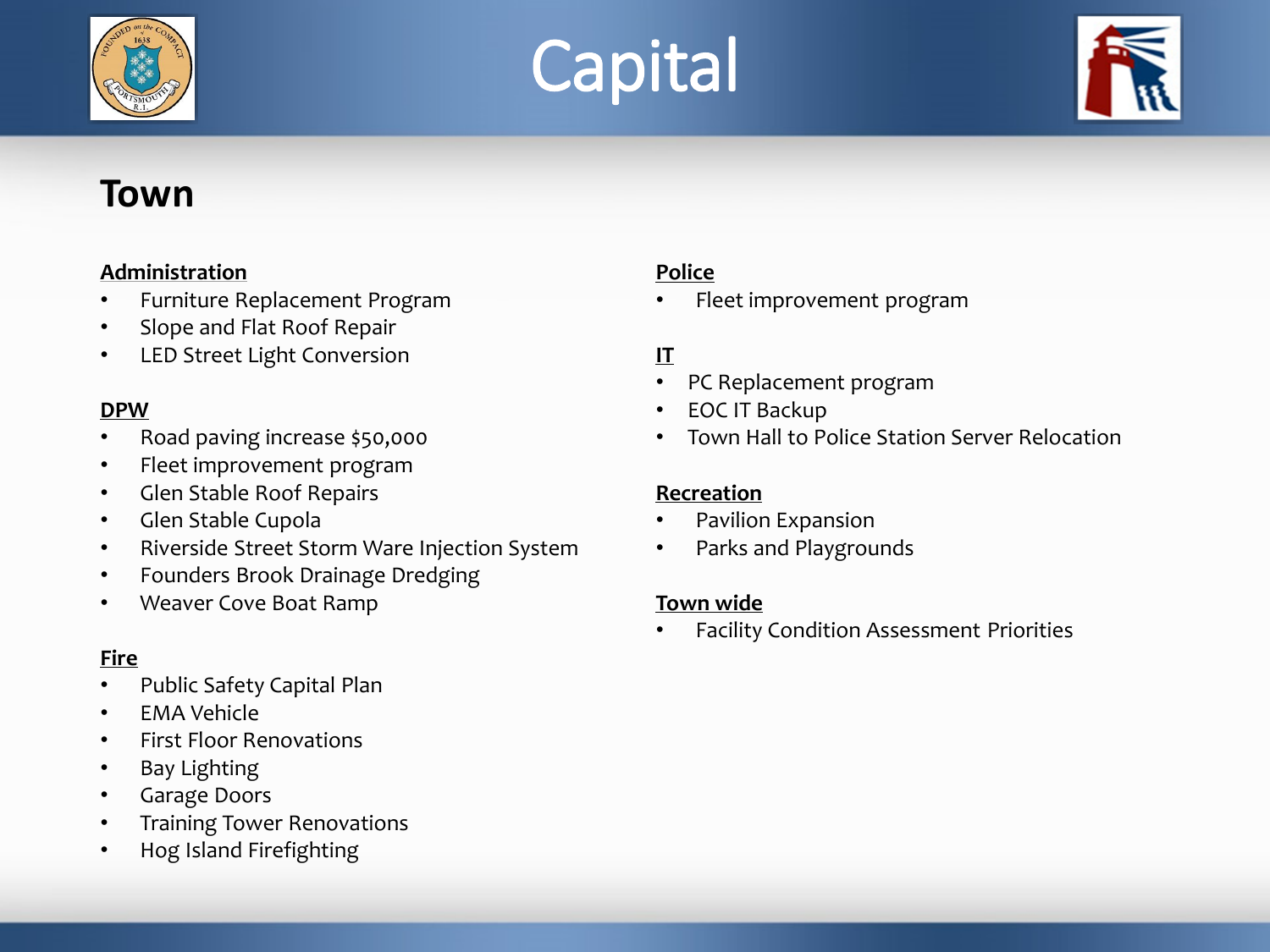





## **Schools**

### **Stage II 5 Year Capital Plan - \$21.44M**

- Plan approved by RIDE
- Owner's Project Manager Selected
- Architect to be Selected through RFQ in Process
- Sequence and scheduling of projects in planning phase

### **Athletic Facilities - Future Needs**

- Tennis Courts
- Stadium Lights
- Turf Field
- Booster Shack/Locker Rooms/Restrooms

\*We would be requesting the use of Impact Fees to support these projects which will benefit community use of these facilities